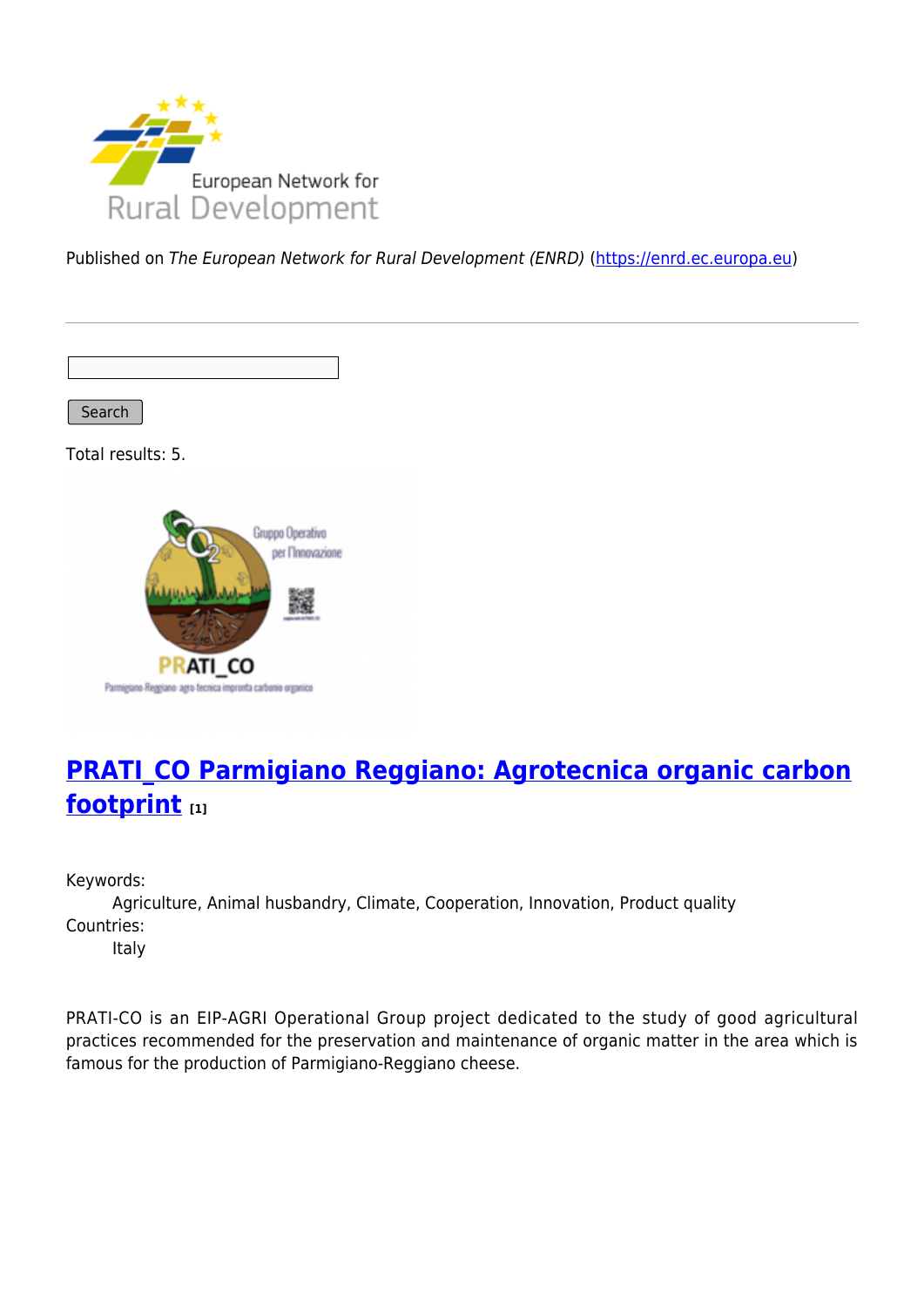

### **[Supporting young farmers' entrepreneurship](https://enrd.ec.europa.eu/projects-practice/supporting-young-farmers-entrepreneurship_en) [2]**

Keywords: Agriculture, Entrepreneurship, Organic farming, Women Countries: Italy



# **[INNOVAPANE – Innovative practices to produce Tuscan](https://enrd.ec.europa.eu/projects-practice/innovapane-innovative-practices-produce-tuscan-bread-natural-yeast_en) [bread with natural yeast](https://enrd.ec.europa.eu/projects-practice/innovapane-innovative-practices-produce-tuscan-bread-natural-yeast_en) [3]**

Keywords: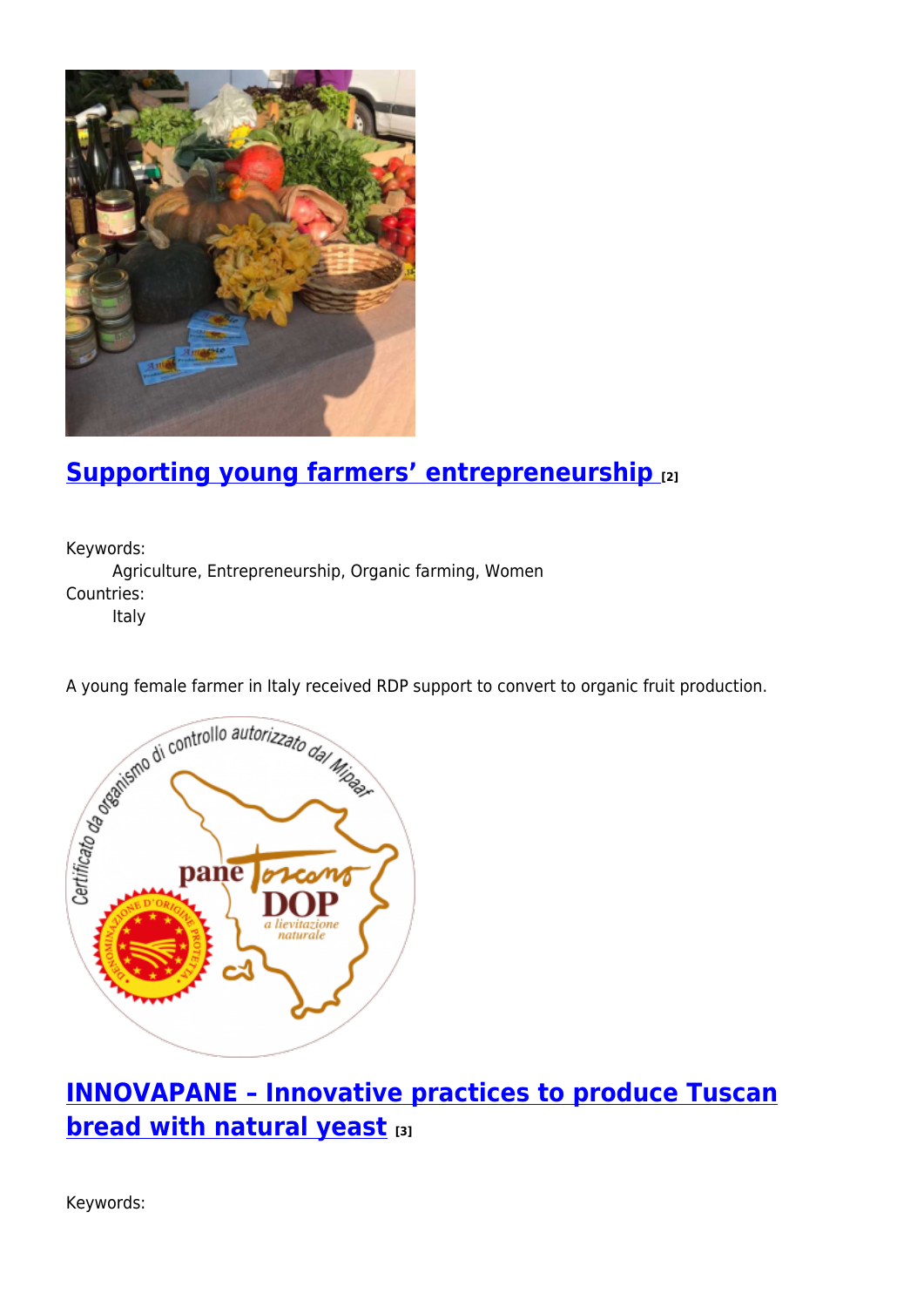Agriculture, Bioeconomy, Competitiveness, Cooperation, Innovation, Producer groups, Product quality

Countries:

Italy

An integrated project in Italy supported farmers to add value to the local production of wheat and wheat flour, and thus become more competitive.



### **[IMES-SEMI - Adding value to seed oil production by](https://enrd.ec.europa.eu/projects-practice/imes-semi-adding-value-seed-oil-production-introducing-innovative-solutions_en) [introducing innovative solutions](https://enrd.ec.europa.eu/projects-practice/imes-semi-adding-value-seed-oil-production-introducing-innovative-solutions_en) [4]**

Keywords:

Agriculture, Bioeconomy, Cooperation, Innovation, Producer groups, Product quality Countries:

Italy

A number of arable farms formed a consortium to explore the possibility of growing oleaginous crops and adding value to the local production.



# **[A new integrated model for requalification and improved](https://enrd.ec.europa.eu/projects-practice/new-integrated-model-requalification-and-improved-management-watercourses_en) [management of watercourses](https://enrd.ec.europa.eu/projects-practice/new-integrated-model-requalification-and-improved-management-watercourses_en) [5]**

Keywords:

Cooperation, Environmental protection, Nature conservation, Water management